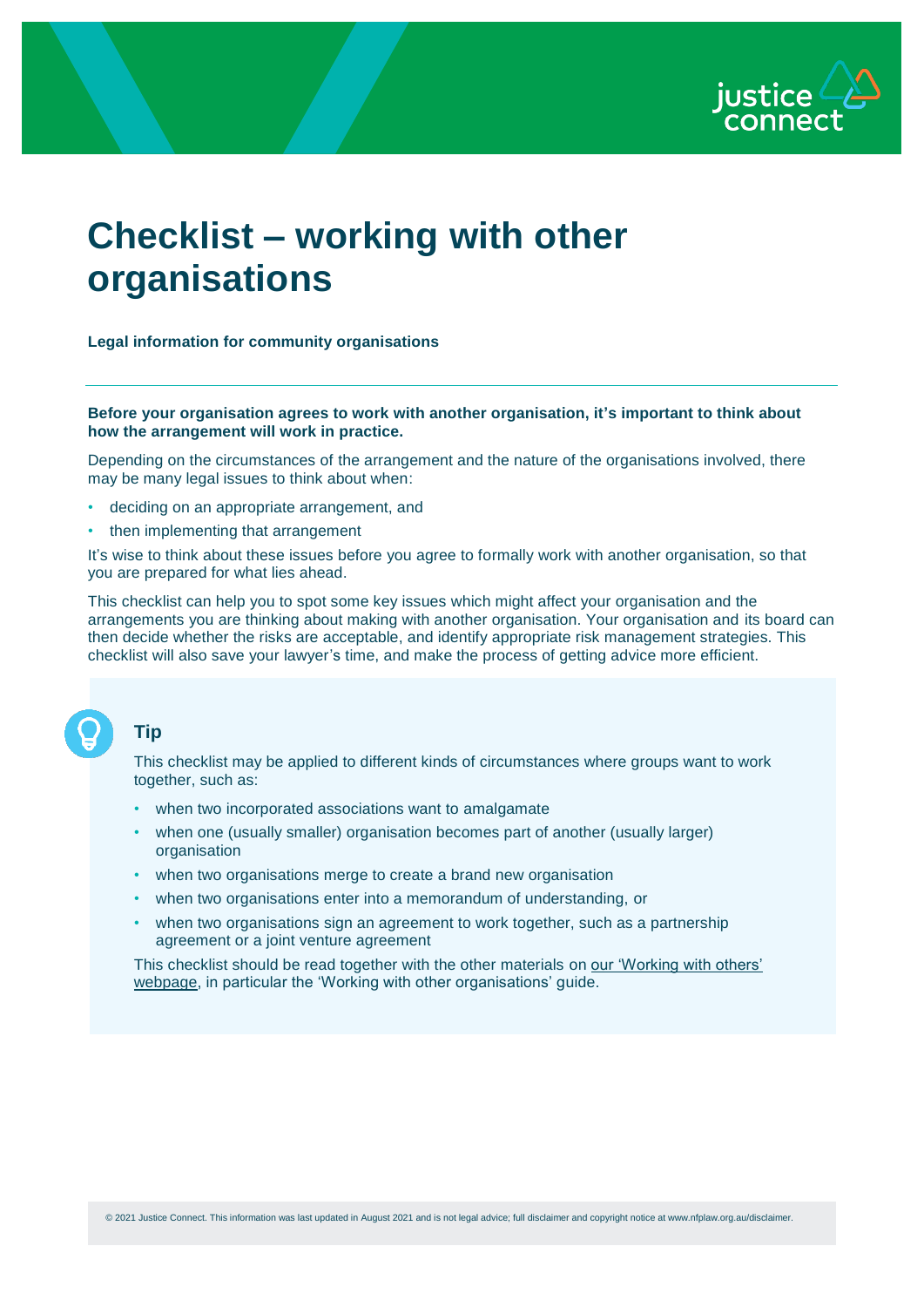#### **Note**

Not all the items in this checklist may apply to your organisation.

You should think about which issues apply to your organisation. For example, many of the items listed in this checklist are relevant only in merger or amalgamation circumstances.

It may also be worth considering whether these issues may affect the other groups that you are proposing to work with. For example, your organisation might not have any employees, but if the organisation you are thinking about working with does have employees, and you are thinking about combining with them to create a brand new organisation, then you both need to consider how their employees might transfer over to the new organisation.

#### **Caution**

Each organisation will usually need help from a lawyer with the process of working with another organisation. Organisations may also need the advice of an accountant, and possibly a financial adviser. This checklist is intended to assist you to identify a list of items you and your organisation should think about before entering into any formal arrangements. It doesn't replace the need for professional advice.

# **General preliminary questions**

Think about the nature of **your organisation**. How large is it? What are its purposes? Who are its clients, and who are its members?

What is the nature of **the organisation you are thinking about working with**? How large is it? What are its purposes? Who are its clients, and who are its members?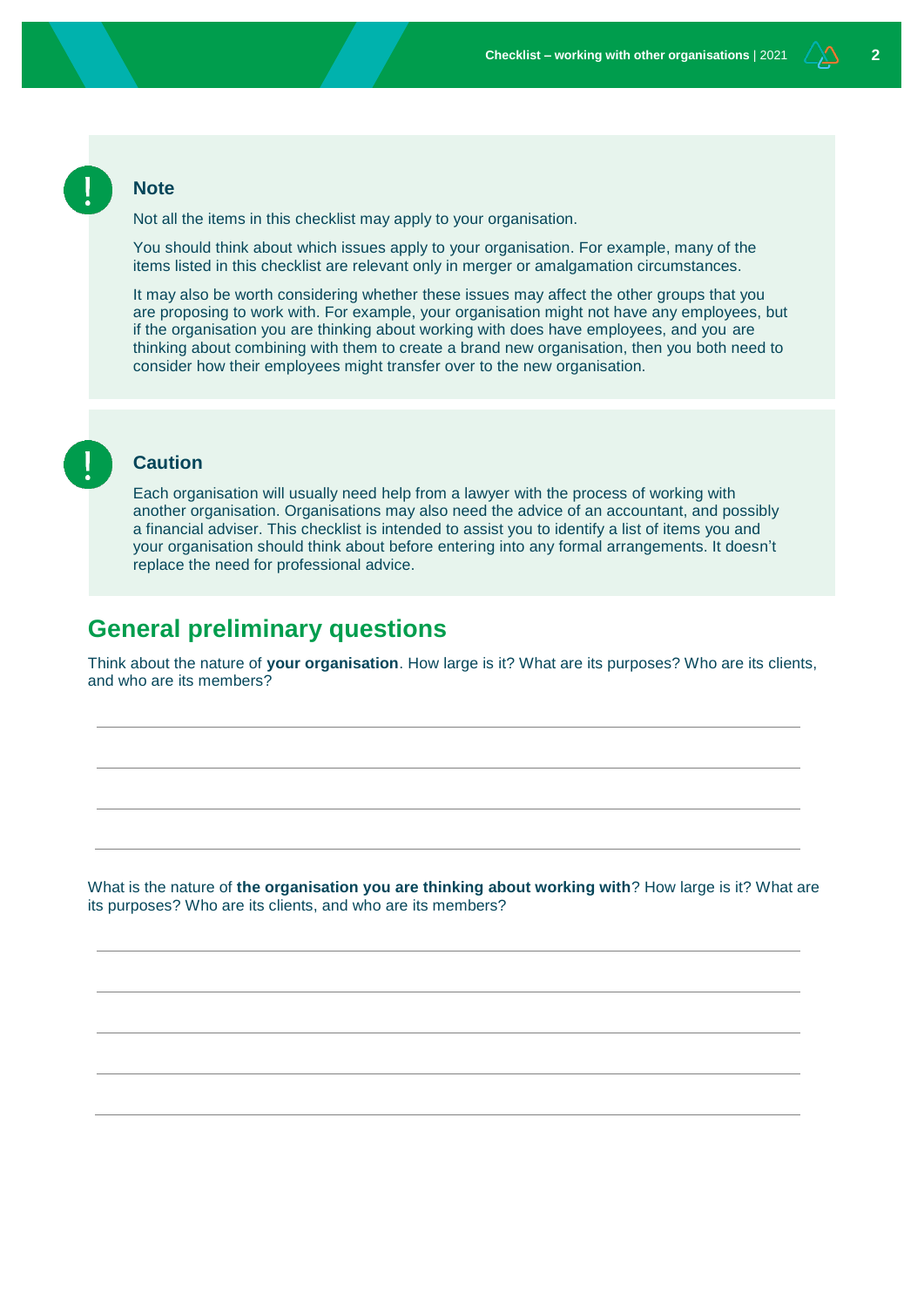Are **the purposes of the organisation you are thinking about working with** the same as the purposes of **your organisation**? If not, how are they different?



# **Governance and culture**

Think about how the people within each organisation will work together. Will there be a clash of cultures which may be disruptive for your employees, volunteers and clients?

Does your organisation have a constitution or set of rules? What does that document have to say about working with other organisations? Think about how it deals with the board, member meetings, voting, approvals etc.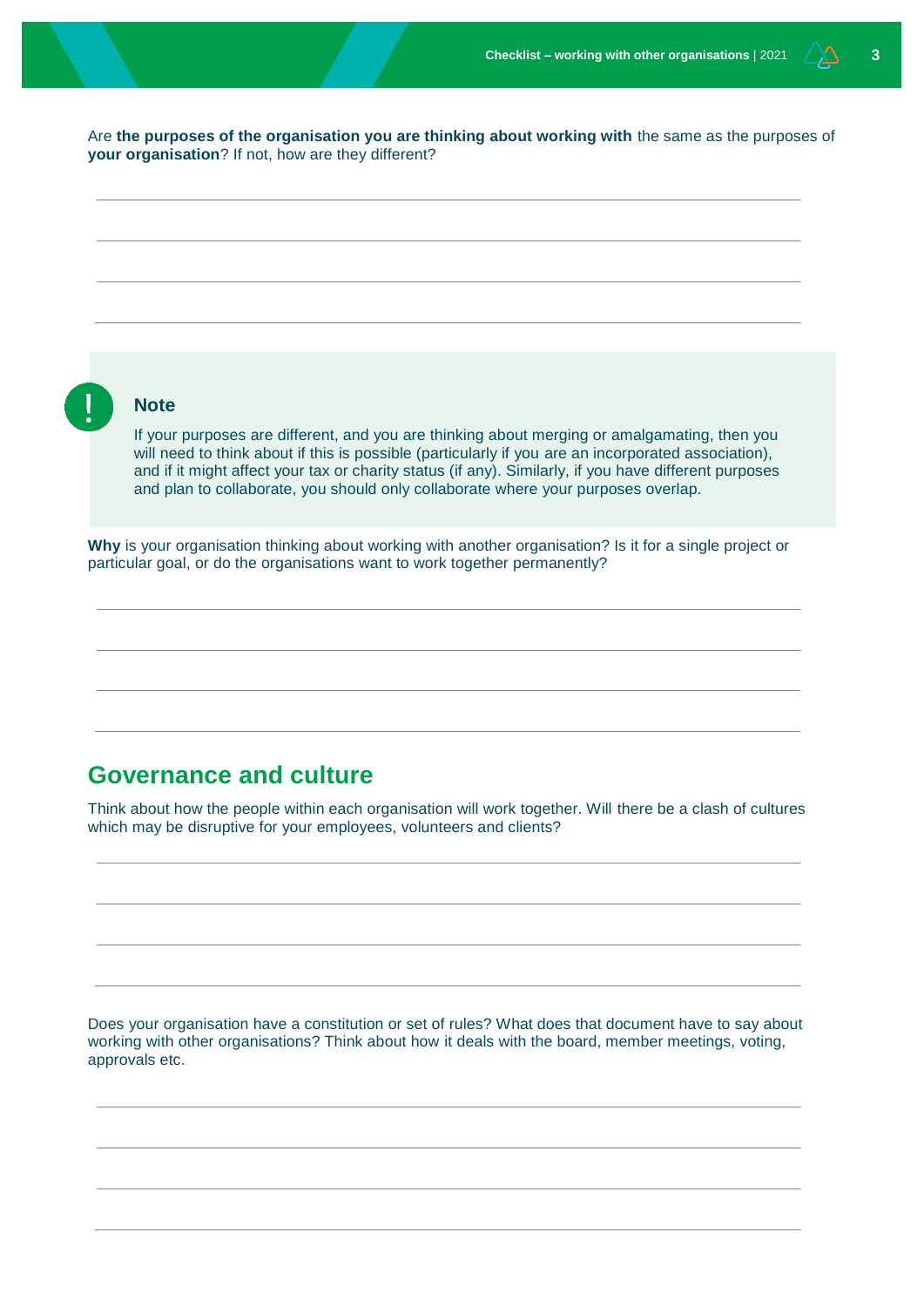Do the members need to approve the arrangements you want to make with another organisation? If so, is it likely that they will approve? Think about how you will engage with your members to ensure that they approve your plans.

If you are thinking about merging or amalgamating with another organisation, think about how the newlycombined organisation will be organised. This depends on whether a new organisation is being formed, or if one (usually smaller) organisation is becoming part of another (usually larger) organisation. Will a new constitution or set of rules be required?

# **Contracts**

List the existing contracts or other legal arrangements your organisation has entered into (Remember to consider written and verbal contracts - See [our fact sheet on 'understanding contracts'](http://www.nfplaw.org.au/contractsoverview) for information about whether a verbal agreement is actually a valid contract):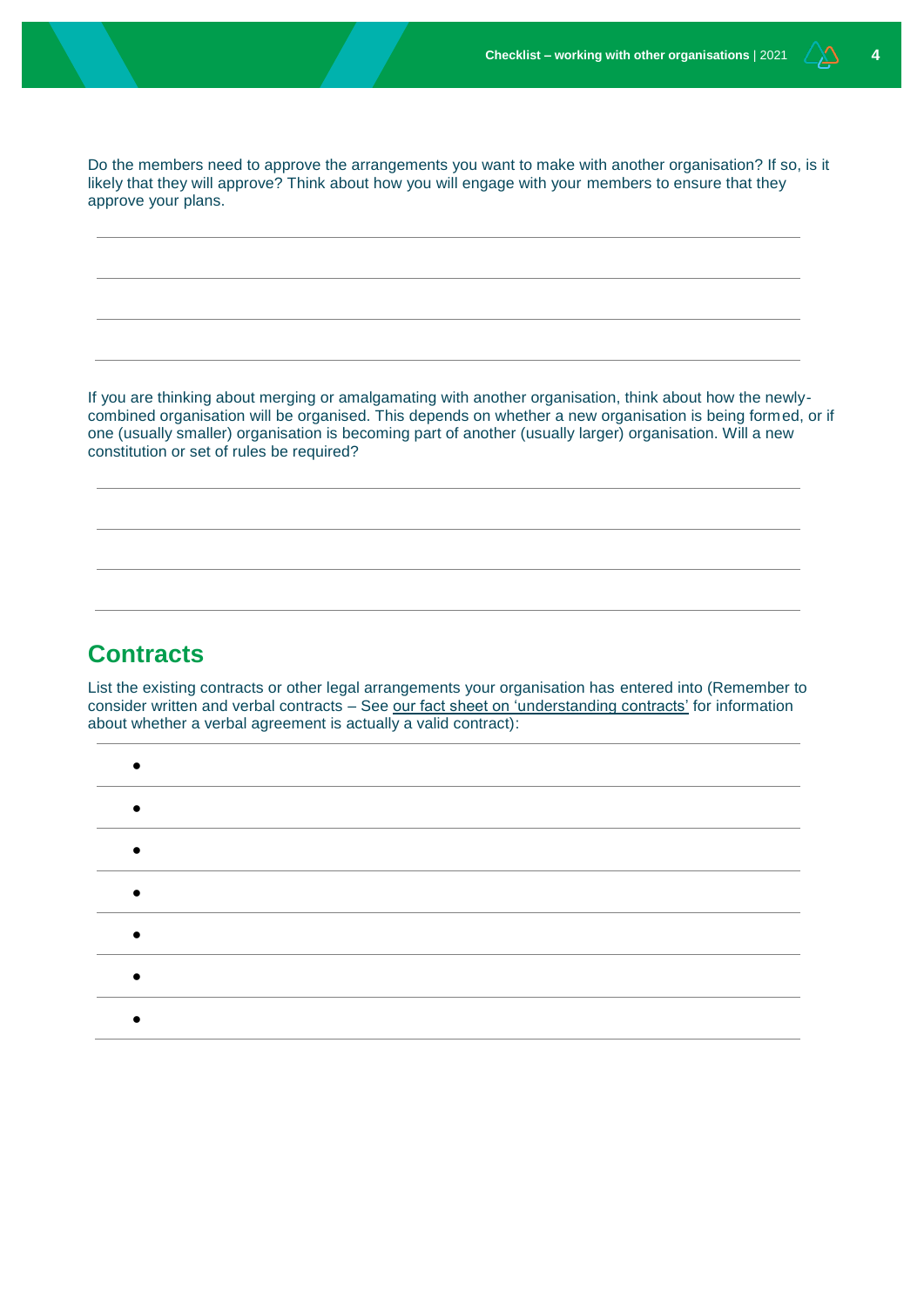#### **Note**

If you are thinking about amalgamating or merging with another organisation, then a lawyer will need to look at these arrangements.

If the organisation wants to continue these arrangements after the amalgamation or merger, then they may need to be transferred over to the newly-combined organisation. You might need to talk to the other parties to the arrangements, to make sure your organisation doesn't breach any contracts.

If you decide to work with another organisation, particularly if you decide to merge or amalgamate, you will also need to look at the contracts or other legal arrangements that the other organisation has, and how they are affected by the proposal.

# **Assets and financials**

Think about the financial situation of your organisation and the organisation you are thinking about working with. What funding do they rely on? List what funding is in place for each organisation.

**Your organisation The other organisation**

Is the funding for each organisation secure? Has there been any breach of funding arrangements or grant conditions? Is any organisation's funding in jeopardy?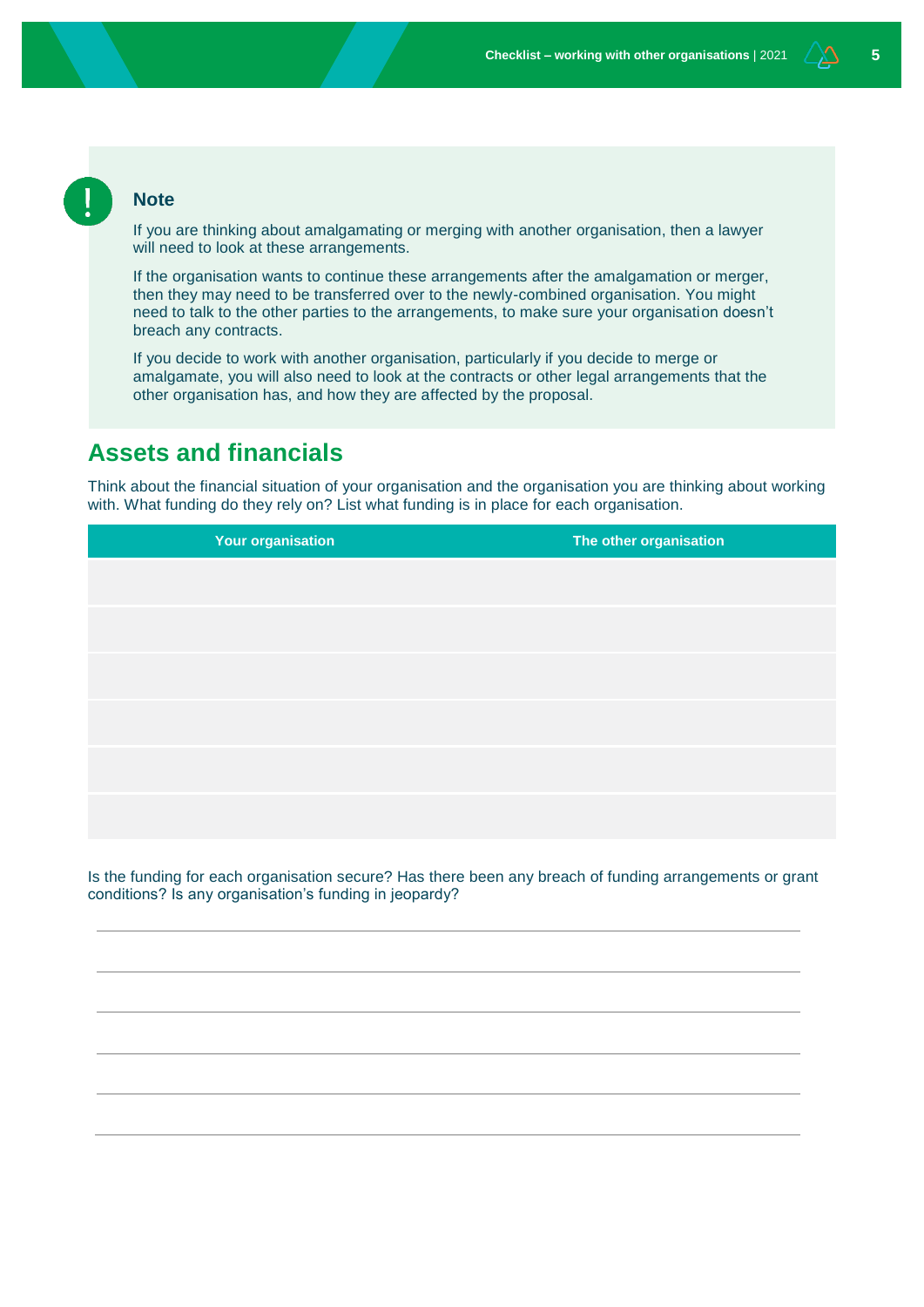Does either organisation currently receive grant funding? You will need to think about the terms of the grants each organisation depends on. Will working with another organisation jeopardise this funding?

What types of assets does each organisation have? (For example: equipment, property, motor vehicles)

| <b>Your organisation</b> | The other organisation |
|--------------------------|------------------------|
|                          |                        |
|                          |                        |
|                          |                        |
|                          |                        |
|                          |                        |
|                          |                        |
|                          |                        |

Does any organisation have any mortgages or loans? Think about whether any debts will affect your plans to work with another organisation.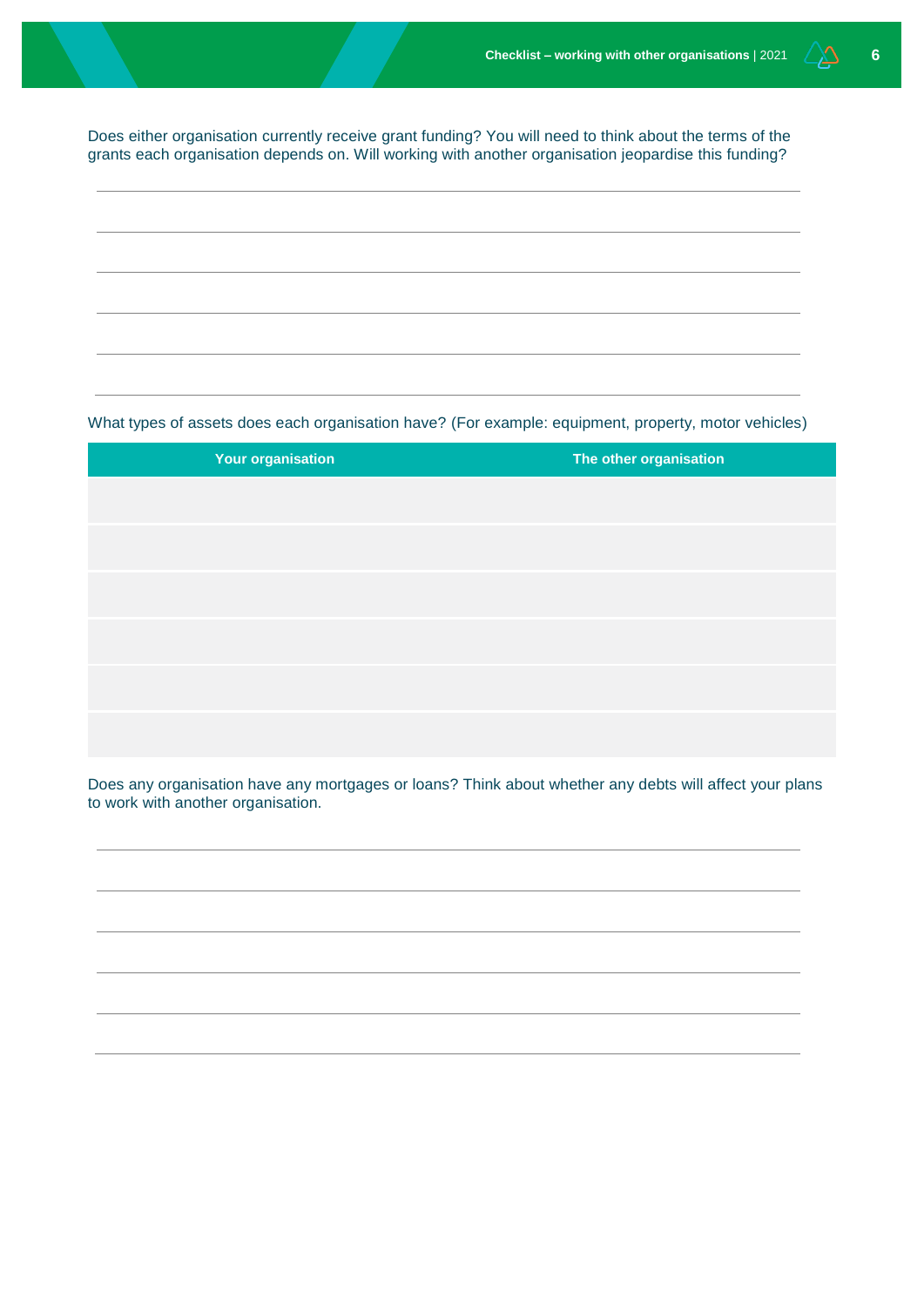# **Tax and charity status**

If your organisation wants to work with another organisation, it's important to make sure your organisation's charity registration and tax concessions are protected. If working together means changing your activities, purposes or objects, you will need specialist advice from a lawyer.

| <b>Your organisation</b>                                                                                                                                                | <b>Other organisation</b>                                                           |
|-------------------------------------------------------------------------------------------------------------------------------------------------------------------------|-------------------------------------------------------------------------------------|
| Is your organisation registered as a charity?                                                                                                                           | Is the organisation you are thinking about working<br>with registered as a charity? |
| Yes<br>0                                                                                                                                                                | $\square$ Yes                                                                       |
| □<br>No                                                                                                                                                                 | <b>No</b><br>□                                                                      |
| If yes, what subtype of charity is it registered as?                                                                                                                    | If yes, what subtype of charity is it registered as?                                |
| the control of the control of the control of the control of the control of the control of<br><u> 1989 - Johann Stein, mars an deus Amerikaansk kommunister (* 1958)</u> | the control of the control of the control of the control of the control of          |
| What is its charitable purpose?                                                                                                                                         | What is its charitable purpose?                                                     |
|                                                                                                                                                                         | the control of the control of the control of the control of the control of          |
| What tax concessions does your organisation<br>have?                                                                                                                    | What tax concessions does the organisation have?                                    |
| Income tax exemption<br>□                                                                                                                                               | Income tax exemption<br>□                                                           |
| Fringe benefits tax exemption<br>□                                                                                                                                      | Fringe benefits tax exemption<br>ப                                                  |
| <b>GST</b> concessions<br>о                                                                                                                                             | <b>GST</b> concessions<br>□                                                         |
| Deductible gift recipient (DGR)<br>□<br>endorsement                                                                                                                     | Deductible gift recipient (DGR)<br>□<br>endorsement                                 |
| Payroll tax exemption<br>□                                                                                                                                              | Payroll tax exemption<br>$\Box$                                                     |
| Other:<br>$\Box$                                                                                                                                                        | Other:<br>$\Box$                                                                    |
|                                                                                                                                                                         |                                                                                     |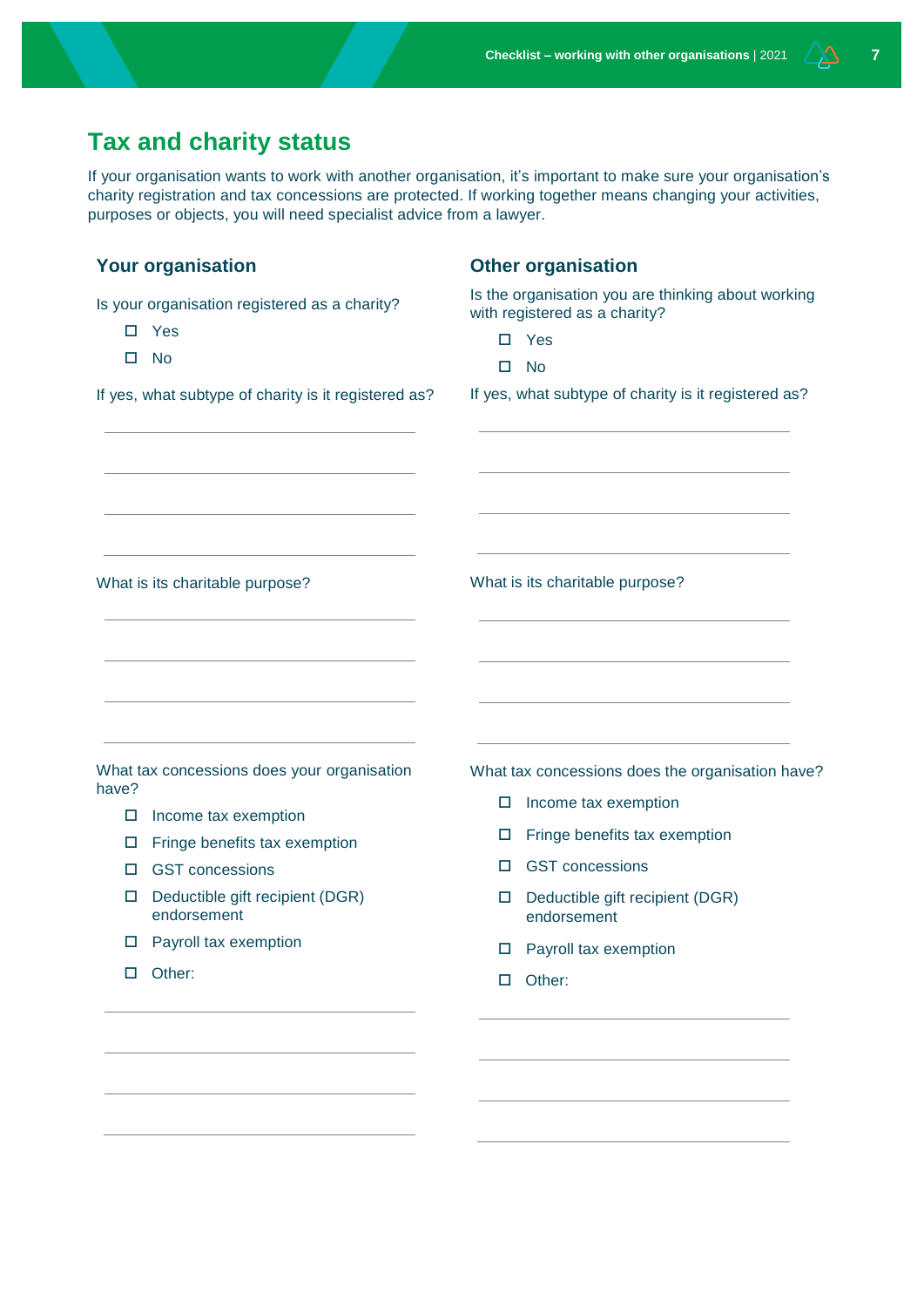Do you think that by working together, either organisation will be changing its activities, objects or purposes?

Will working together result in one organisation transferring assets or land to another organisation?

#### **Note**

If one organisation is planning to transfer assets or land, then it may have to pay stamp duty to the relevant state office of revenue. You may need to seek assistance from a lawyer to make sure that stamp duty is not payable through accessing exemptions available to charities and some not-for-profits, or is reduced as much as possible.

# **Property**

Issues relating to real estate are more relevant in the case of mergers and amalgamations, where property and leases might be transferred to a new organisation.

Will your organisation, the other organisation or a new organisation stay in existing premises or move to new premises? If the merger or amalgamation will create a new organisation that intends to stay on in the same premises, how will you deal with any existing lease of the premises? You may need to think about whether the lease can be assigned (legally transferred) from the old organisation to the new organisation. Do the terms of any existing lease allow for this or will you need to get the landlord's consent?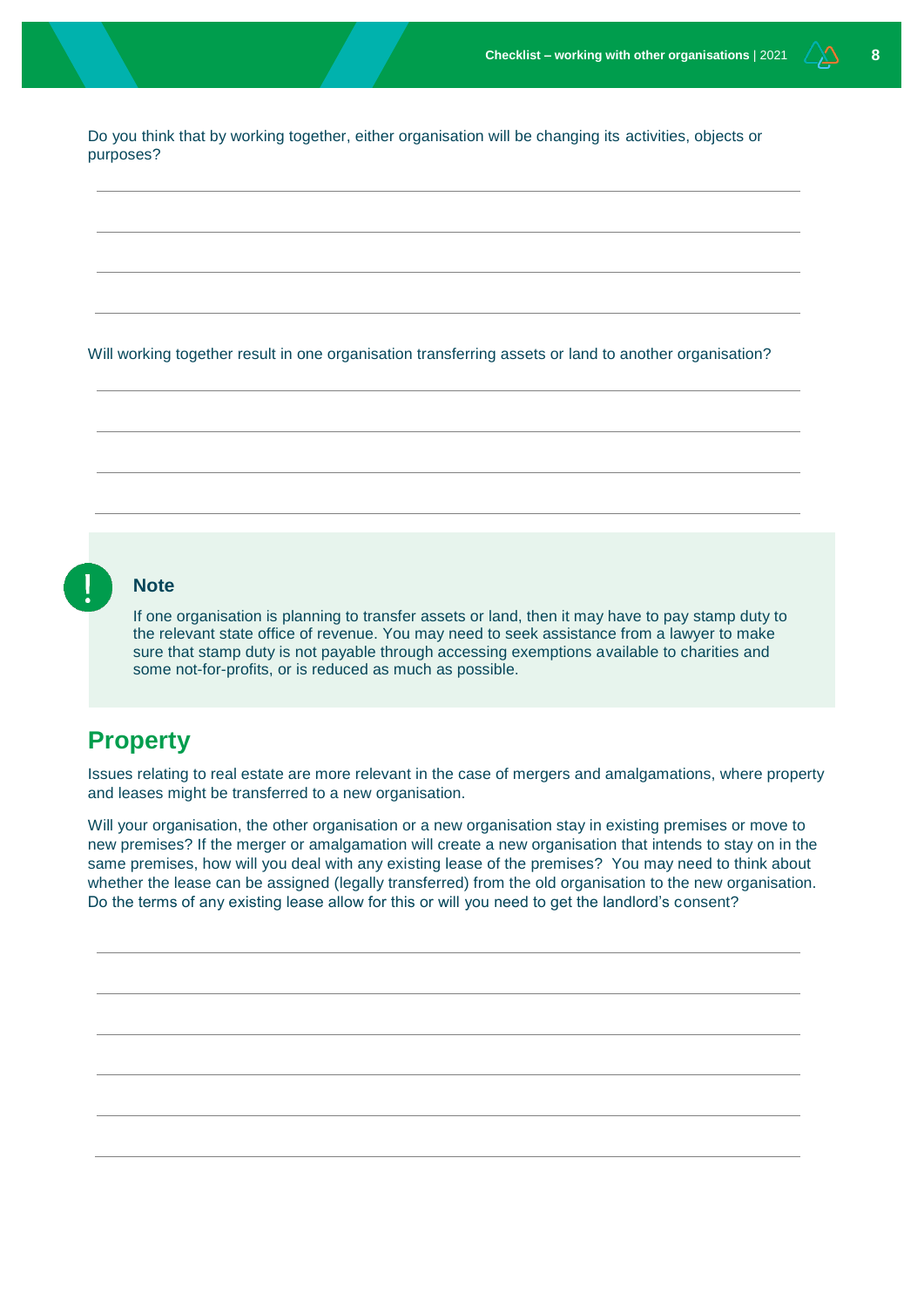If an organisation is moving out of premises that are being leased, how will you deal with that lease? Will the landlord allow you to terminate the lease before the expiry date? If so, are there any costs associated with early termination of the lease? If the lease is not able to be terminated before the expiry date, will you be able to transfer the lease to someone or will you be able to sublet the space to someone else? What restrictions does the lease place on these activities?

Do any of the organisations own any property such as land? If so, will this property be transferred to the new organisation as part of a merger? Consider any stamp duty implications.

# **Intellectual property**

**If you are working together but maintaining separate organisations –**

What intellectual property (**IP**) will be created by the new project? See [our Intellectual Property guide](http://www.nfplaw.org.au/ip) for examples.

Who will be creating the IP? Employees, volunteers, third parties (for example, advertising agencies), your organisation or the other organisation? Have you agreed who will own it?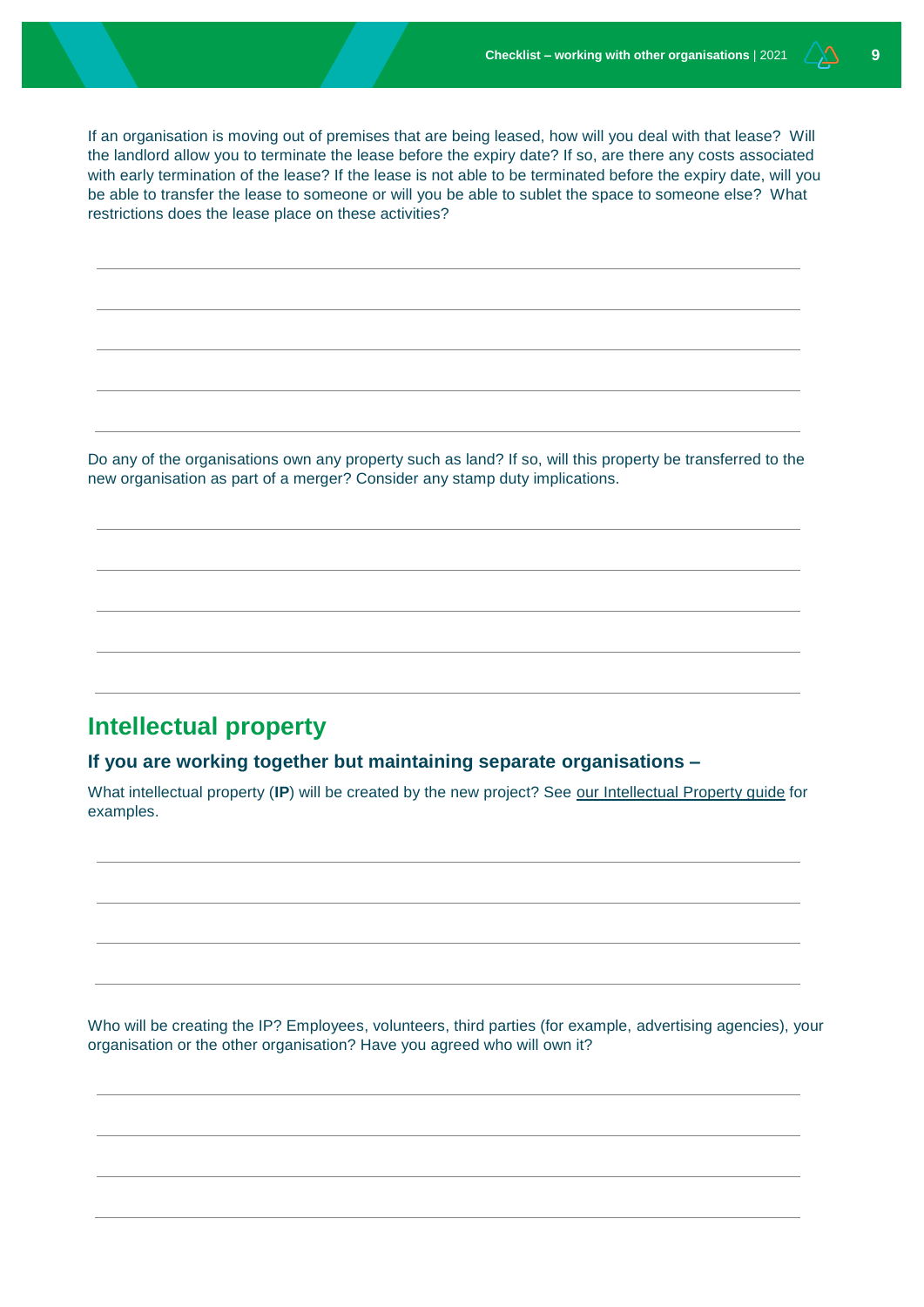| How will the IP be used? Who will need to be able to use it? |  |
|--------------------------------------------------------------|--|
|--------------------------------------------------------------|--|

### **If you are creating a new merged organisation –**

Do you have existing IP which will need to be transferred to the new entity?

- □ Yes
- □ No

If yes, list below:

Do you need any ongoing rights in relation to the transferred IP?

- Yes
- □ No

If yes, list below:

Does the other organisation have any IP which will need to be transferred to the new entity?

□ Yes

□ No

If yes, list below: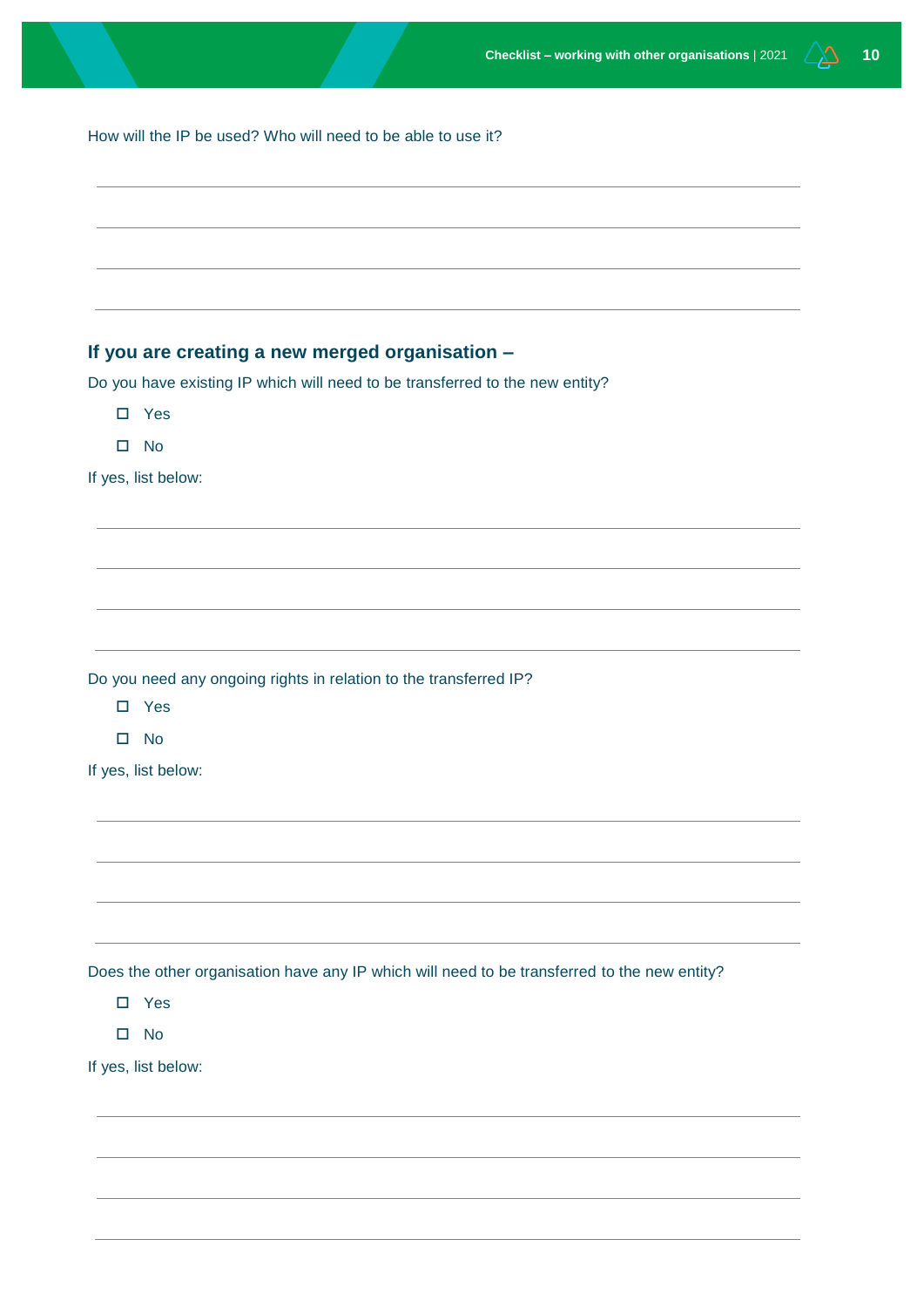Will the other organisation need any ongoing rights in relation to its transferred IP?

- □ Yes
- $\square$  No

If yes, list below:

If you or the other organisation are using a third party's IP, is the new legal entity allowed to use it? Consider whether you need to obtain new permission from the owner of the IP.

□ Yes

 $\square$  No

Is there any current IP-based litigation against your organisation or the other organisation?

#### **Trade marks, company names and business names**

Will you be developing a new brand, name, or logo for your new organisation or project?

- Yes
- □ No

If yes, list below: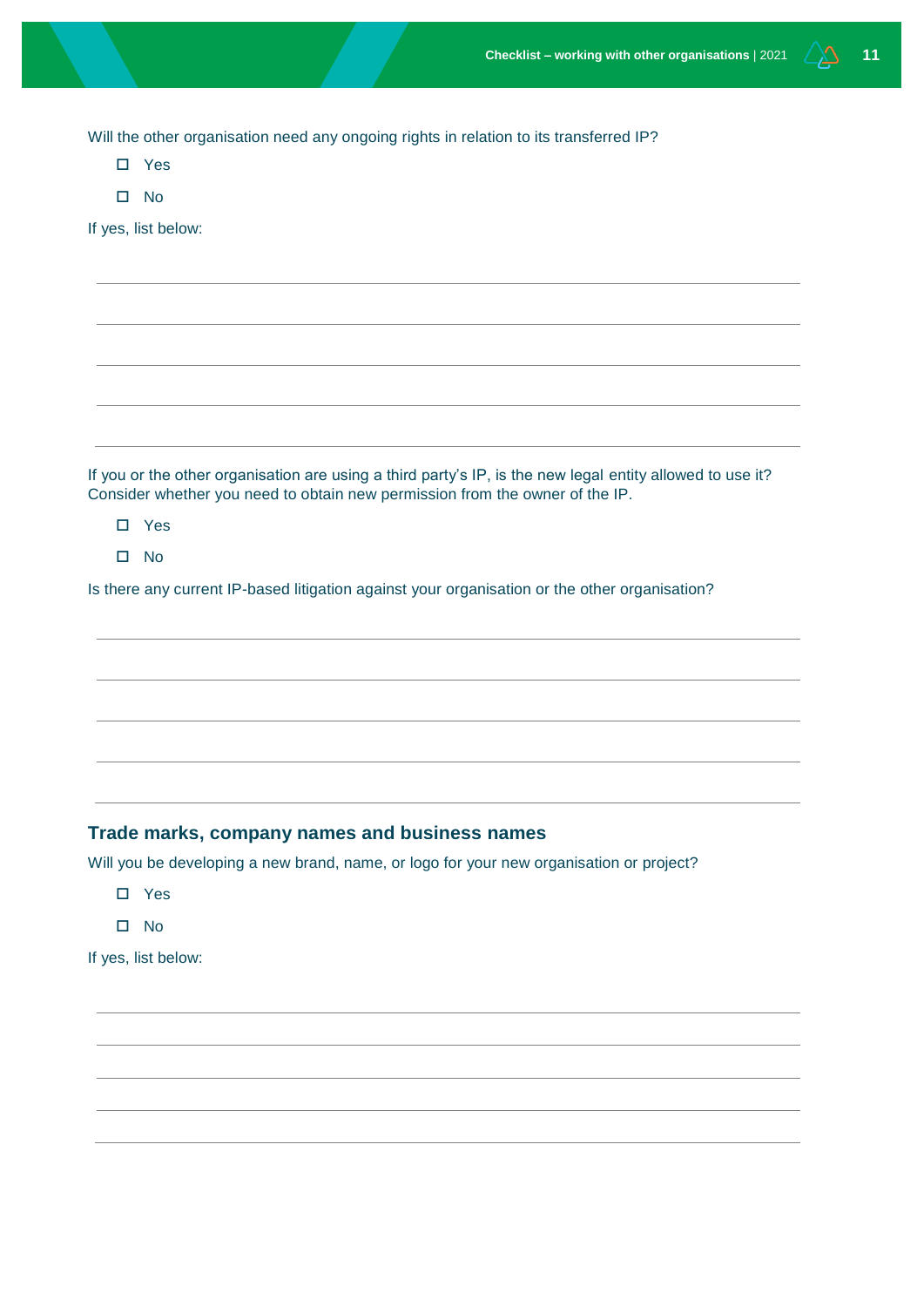Does your organisation or the other organisation have any relevant trade mark, business name, company name, domain name or social media registrations?

- Yes
- $\Pi$  No

If yes, list below:

#### **Confidential information**

Does your organisation or the other organisation have policies, procedures and agreements for protecting confidential information?

- Yes
- $\square$  No

# **Integrating and transitioning backend services**

#### **This section is only applicable if you are creating a new merged organisation.**

You will need to consider whether any of the things listed in this section can be transferred to another organisation, or whether you might breach any of the arrangements referred to in this section by merging or amalgamating with another organisation. This will require you to read the relevant contracts or licences.

Think about your organisation's business operations. What are the bills your organisation regularly pays? For example: utilities, IT software, equipment leases, council rates, etc.

Think about the different IT systems your organisation has, such as an operating system, email system, word processing and document creation software, data management and accounting software. What systems does your organisation own, licence, or lease?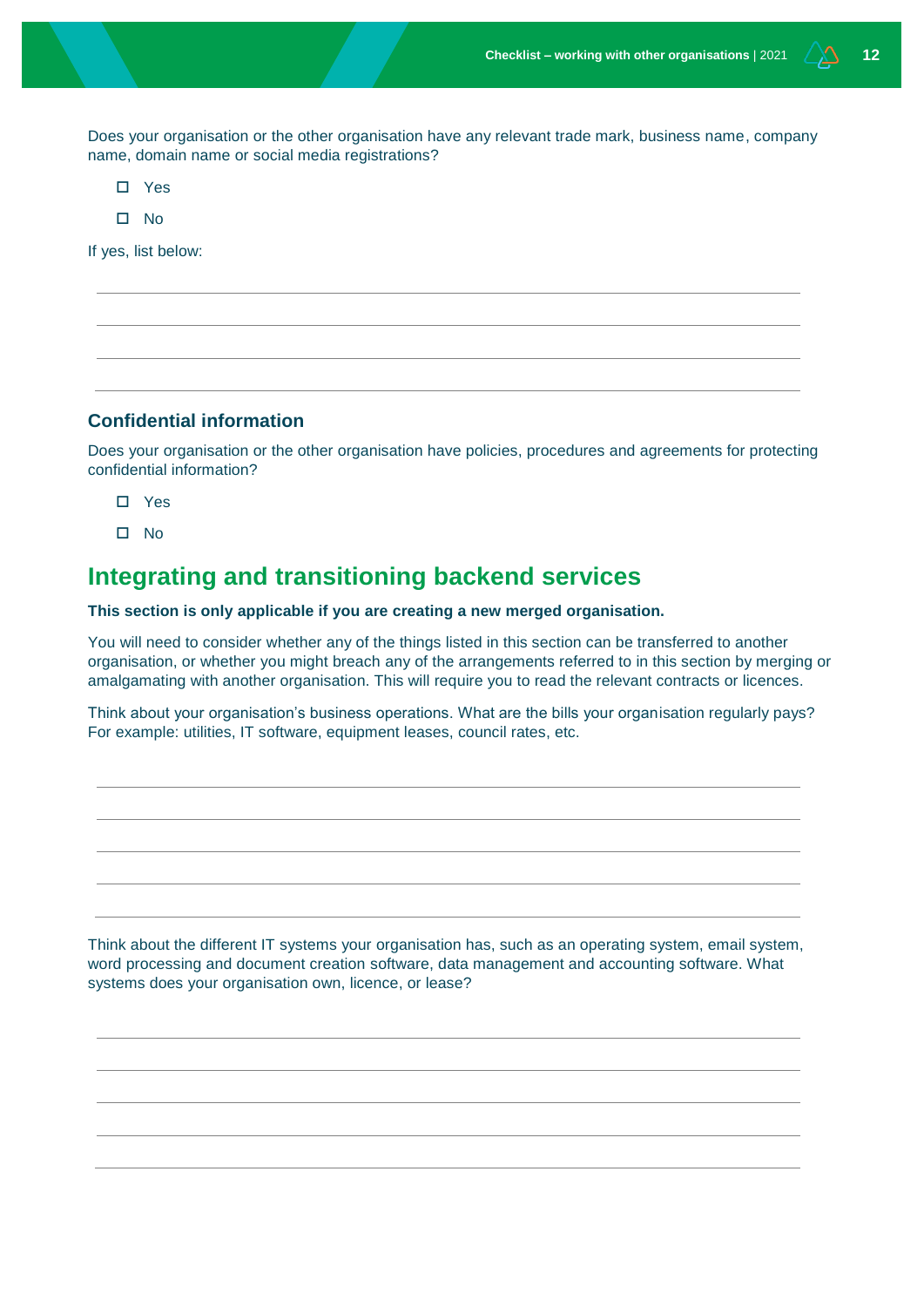Do you or the other organisation have any software licences? Can the licences be transferred to a new organisation?

- □ Yes
- $\square$  No

If yes, list below:

How does your organisation store its data?

# **People**

#### **If you are working together but maintaining separate organisations**

Think about the proposed new project. What sorts of roles will be required? How will you staff the new project?

#### **If you are creating a new merged organisation**

What are the organisations' workplace cultures like?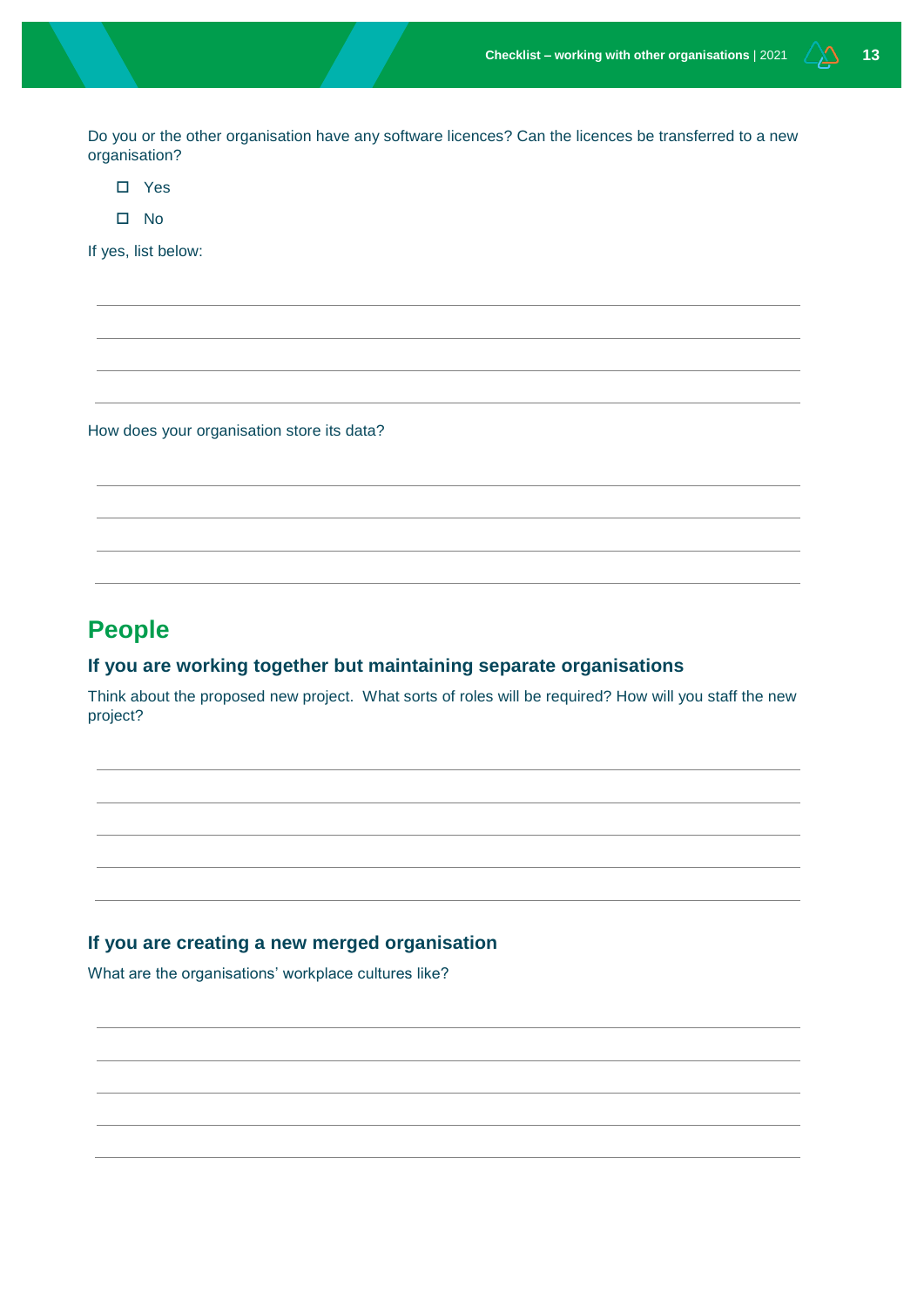Are there talents and skills within your organisations that you would hope to transfer to a new amalgamated or merged organisation?

How many employees are there? If there are employees whose skills are unlikely to be needed in a new amalgamated or merged organisation, think about how you will manage the redundancy process, and the costs involved.



#### **Tip**

Your organisation needs to seek specialist legal advice on this point. For more information, refer to [our 'Working with Other Organisations' guide.](http://www.nfplaw.org.au/workingwithothers)

Think about how employees are employed by your organisation. For example, are they employed under written contracts, a modern award, or an enterprise agreement? See [our Employees webpage](http://www.nfplaw.org.au/employees) for more information.

Are there any volunteers employed by your organisation who may be seen to have an employment relationship?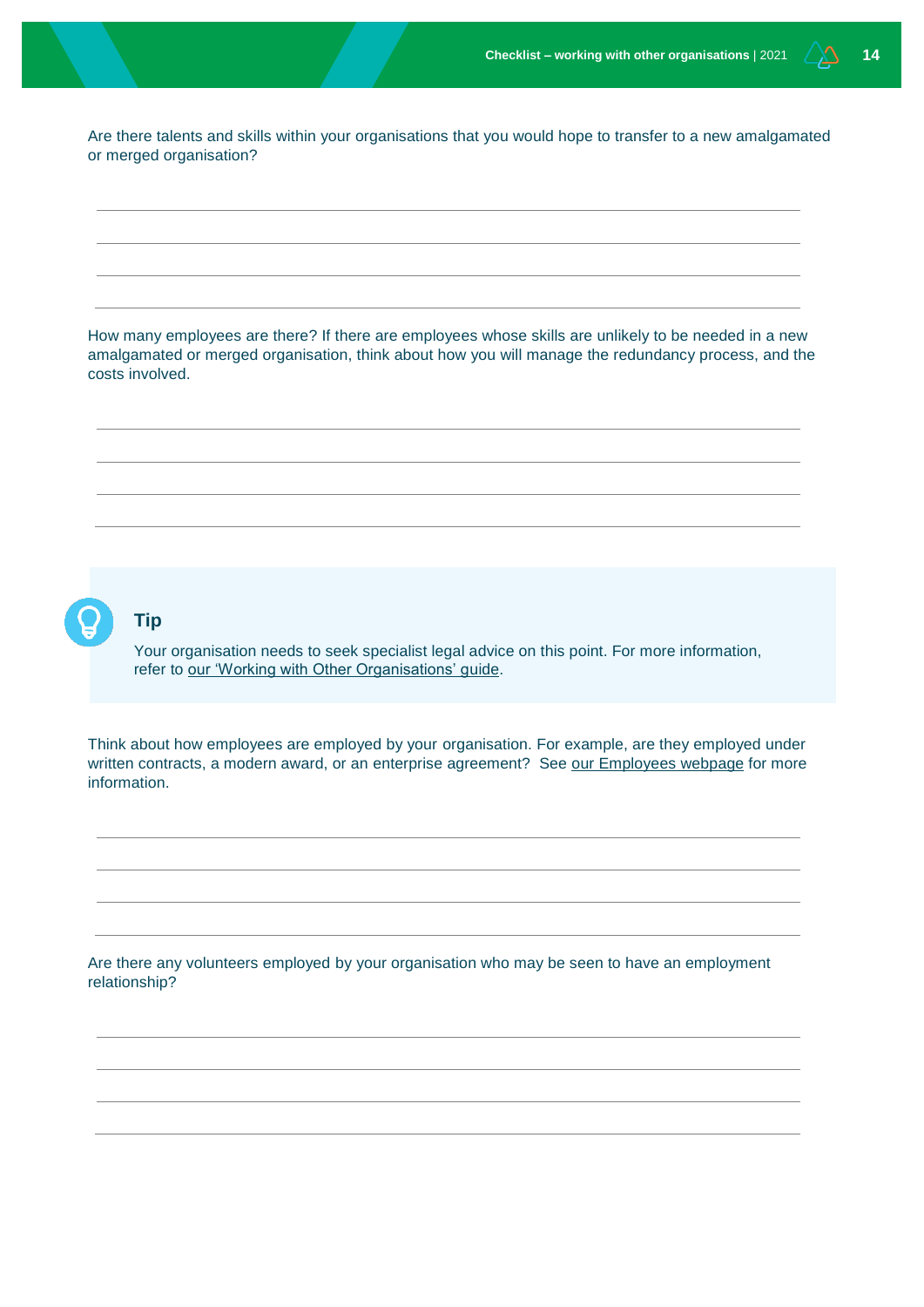How long have the existing employees been employed with your organisation? What leave entitlements does each employee have in relation to annual leave, long service leave and personal leave?

| <b>Employee Name</b> | <b>Length of service</b> | <b>Annual leave</b><br>balance | Long service leave<br>balance | <b>Personal leave</b><br>balance |
|----------------------|--------------------------|--------------------------------|-------------------------------|----------------------------------|
|                      |                          |                                |                               |                                  |
|                      |                          |                                |                               |                                  |
|                      |                          |                                |                               |                                  |
|                      |                          |                                |                               |                                  |
|                      |                          |                                |                               |                                  |
|                      |                          |                                |                               |                                  |

Are there any employees on long term leave, (for example, workers' compensation or maternity leave)? If so, what arrangements are in place for their return to the workplace?

Are there any current workplace disputes or employment-based litigation against your organisation?

# **Work Health and Safety**

It's vital that organisations make sure health and safety is an important part of all their activities. Policies and procedures should be in place, and organisations need to make sure they are complying with all relevant health and safety laws. For more information see our [OHS webpage.](http://www.nfplaw.org.au/OHS)

What kinds of activities does your organisation do? Who are your clients?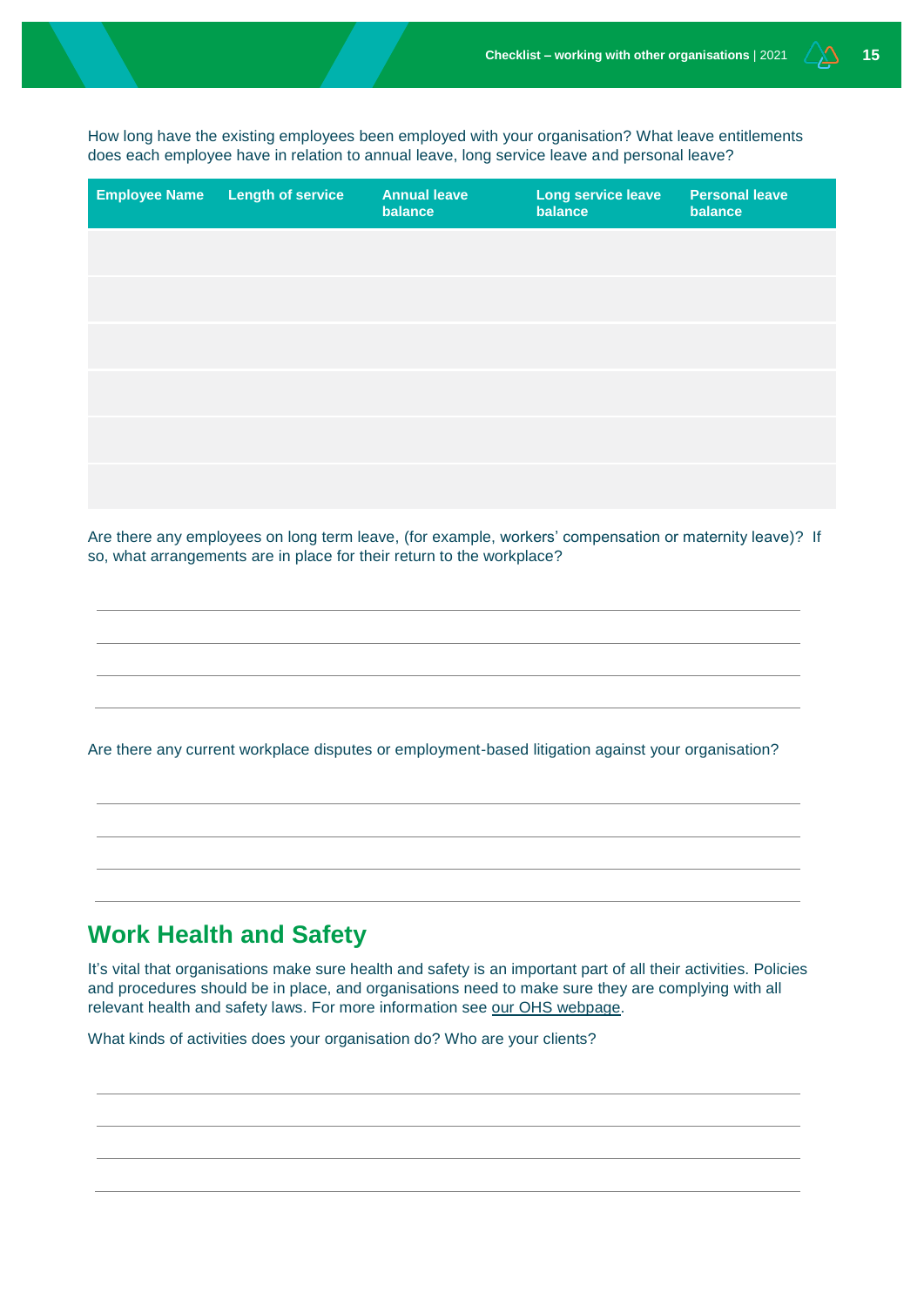What kinds of activities does the organisation you are thinking about working with do? Who are their clients?

Could the activities you want to do with the other organisation risk the health and safety of your workers, their workers or the public? If so, write down the risks and think about what needs to be done by you and the other organisation to remove or reduce those risks.



#### **Note**

Depending on how closely you plan to work with the other organisation, you will need to think about whether there are arrangements in place or proposed for the effective consultation, cooperation and coordination of activities between your organisation and the other organisation, to provide for the effective management of health and safety risks.

Do you think health and safety is an important part of the overall governance of the organisation you are thinking about working with?

Does your organisation have a work health and safety policy and a work health and safety management system in place which identifies and manages risks associated with your organisation's activities?

- Yes
- $\square$  No

Does your organisation you are thinking about working with have a work health and safety policy and a work health and safety management system in place which identifies and manages risks associated with that organisation's activities?

- Yes
- $\square$  No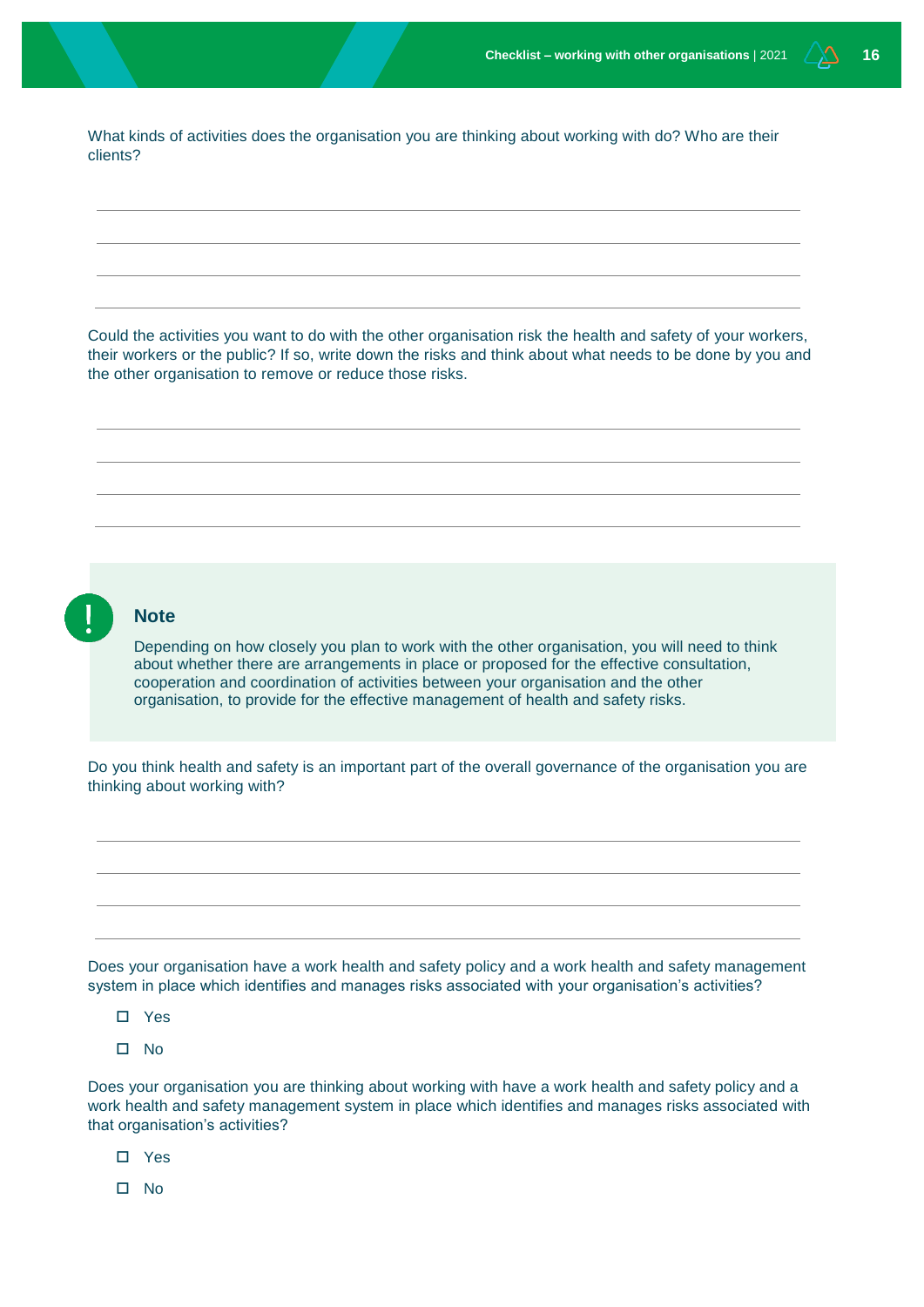Does the organisation you are thinking about working with have a history of work-related injuries or incidents?

# **Privacy and dealing with information**

Working with another organisation might involve sharing different types of information.

Will your organisation share personal information with, or receive personal information from, the organisation it is thinking about working with? If so, how will this information be used?



#### **Note**

Personal information means information or opinions about an identified person, and can include their name, home or business address, telephone number, email address and Medicare number. Member lists, client records and volunteer registers can be examples of personal information. Privacy laws may apply to personal information. See [our Privacy](http://www.nfplaw.org.au/privacy)  [webpage](http://www.nfplaw.org.au/privacy) for more information.

Will your organisation share health information with, or receive health information from, the organisation it is thinking about working with? If so, how will this information be used?



#### **Note**

Health information means information or opinions about the health or disability of an identified person and includes information about health or medical services provided to that person. Medical records are an example of health information. Special laws apply to this kind of information. See [our Privacy webpage](http://www.nfplaw.org.au/privacy) for more information.